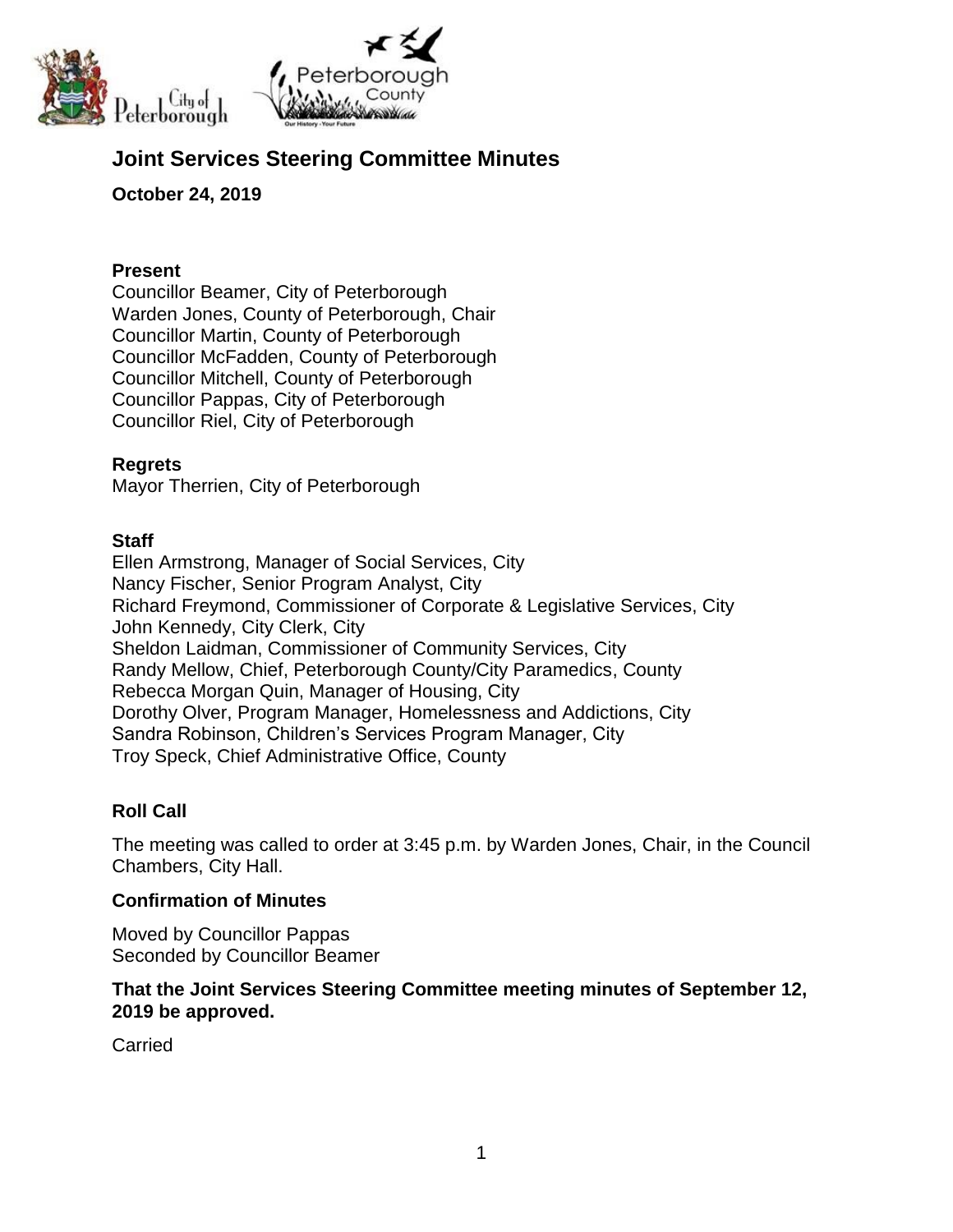## **Disclosure of Interest**

There were no disclosures of interest.

## **Reports**

Paramedic Service Operational Key Performance Indicators

Moved by Councillor Martin Seconded by Councillor McFadden

## **That the Joint Services Steering Committee receive the report on Paramedic Service Operational Key Performance Indicators for information.**

Carried

Report CSSSJSSC19-011

Highlights of the Operational Review of Peterborough's Homelessness Response **System** 

Moved by Councillor Riel Seconded by Councillor McFadden

### **That the Joint Services Steering Committee endorse Report CSSSJSSC19-011 of the Commissioner of Community Services as follows:**

**That the presentation by OrgCode Consulting Inc. be received for information.**

**Carried** 

Report CSSSJSSC19-007

Peterborough Early Years and Child Care Service Plan

Moved by Councillor Mitchell Seconded by Councillor Martin

**That Joint Services Steering Committee endorse the recommendations outlined in Report CSSSJSSC19-007, dated October 24, 2019, of the Commissioner of Community Services, as follows:**

**a) That a presentation from Sandra Robinson, Children's Services Program Manager, on the Early Years and Child Care Service Plan, 2019-2024 be received;**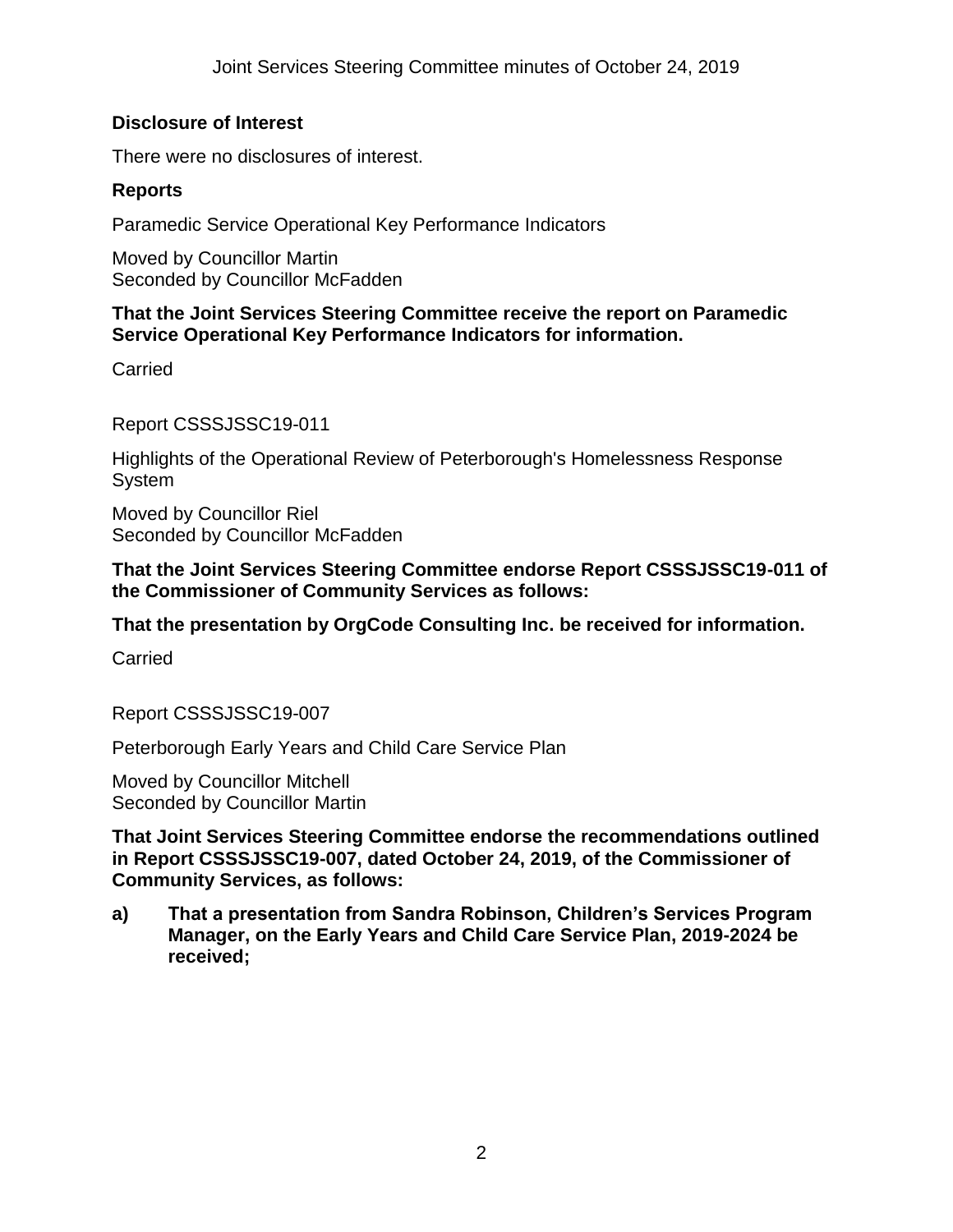**b) That the Early Years and Child Care Services Plan be adopted and guide the work of the Children's Service program for the period 2019-2024 within the parameters of the Ministry funds provided, provincial guidelines and available City and County budgets.**

Carried

Report CSSSJSSC19-010

Community Wellbeing Plan

Moved by Councillor Riel Seconded by Councillor McFadden

**That Joint Services Steering Committee endorse the recommendation outlined in Report CSSSJSSC19-010, dated October 24, 2019, of the Community Services Commissioner, as follows:**

**That the Community Wellbeing Plan be used as a guide by the municipal councils in future decision making.**

Carried

Report CSSSJSSC19-012

Impacts to Children's Services Expansion Plan Funding

Moved by Councillor Pappas Seconded by Councillor Martin

**That the Joint Services Steering Committee endorse the recommendations outlined in Report CSSSJSSC19-012 dated October 24, 2019, of the Commissioner of Community Services as follows:**

- **a) That the City, as the local child care and early years Service Manager in both the County and City of Peterborough continue with the Expansion Plan in all locations; and**
- **b) That the required 20% municipal funding for the Expansion Plan be included in the 2020 budget.**

**Carried**